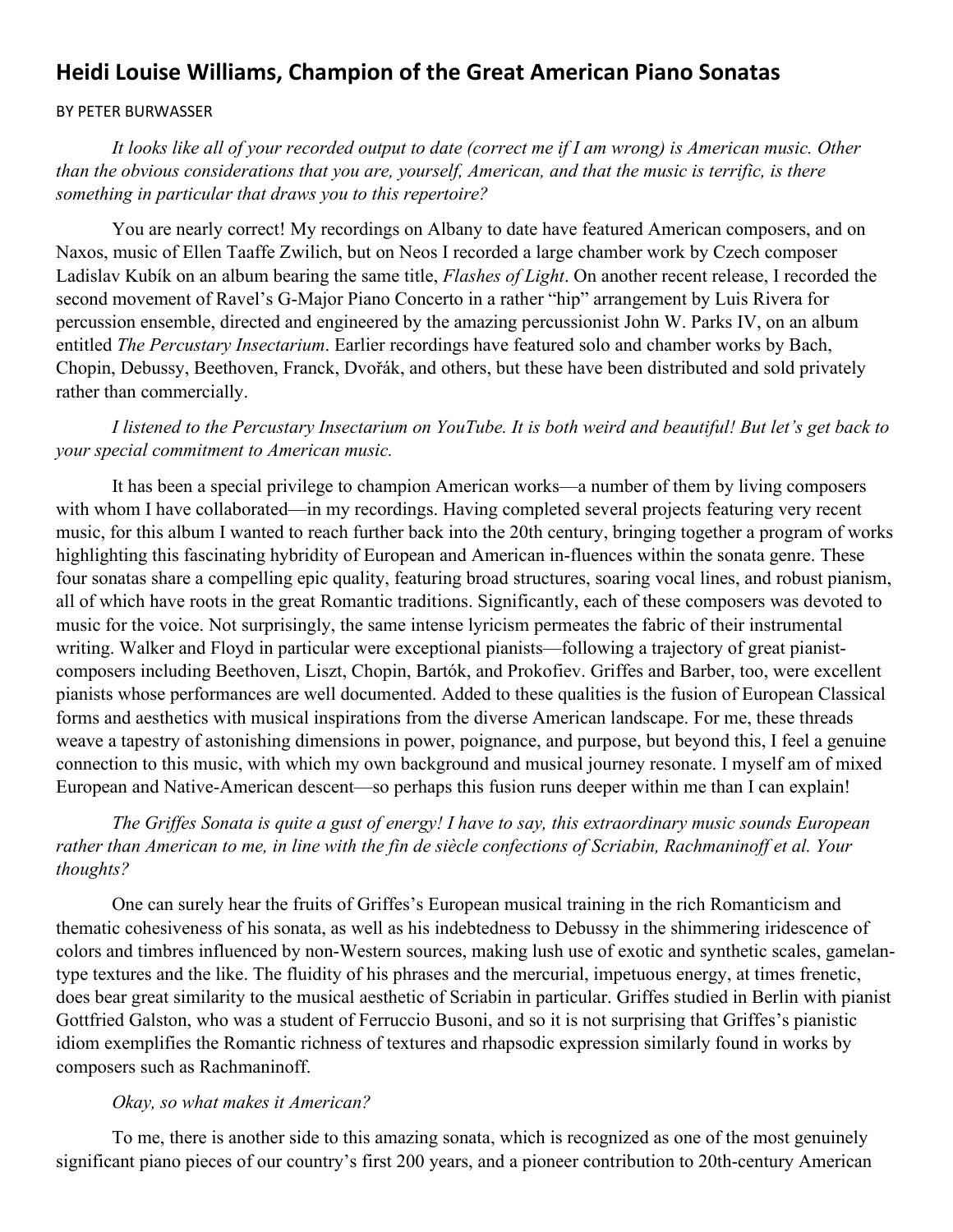piano literature. Aaron Copland, who once stated that Griffes was among a handful of American composers who "stood out" for him, credited him with paving the way for future American composers, contributing a "sense of the adventurous … of being thoroughly alive to the newest trends in world music, and to the stimulus that might be derived from such contact." As revolutionary as Debussy was in his constant search for non-Western musical inspirations, Griffes also was a revolutionary, blending a vast diversity of Western, non-Western, and original elements into his mature period of composition, to which this sonata belongs. The fearless abandon that characterizes so much of this extraordinary music is something I feel has a distinctly American spirit about it: that of dangerous adventure, probing unchartered wilderness and untamed terrain.

*George Walker's sonata has such an elegant Neoclassical profile, more so than the companion pieces on your recital. What are the American elements in the music, as you hear this?*

I really like this word you use, elegant! Indeed, this sonata is perhaps the most purely "instrumental" in concept, and in some ways, more abstract or cool-tempered, and less overtly narrative, although in my opinion no less vocally inspired. The most directly American elements are Walker's use of two different folksongs from Carl Sandburg's anthology, *The American Songbag: O Bury Me Beneath the Willow* in the central Theme and Variations movement, and *Liza in the Summertime*, a secondary contrasting theme quoted in the final movement. I hear the harmonic colors of jazz throughout the sonata, and in certain passages in the last movement, a conga-like drumming that is not the kind of percussive treatment found in either Prokofiev or Bartók, but something more African-American in spirit, in its immediacy and syncopated energy.

*Floyd is, of course, best known as a composer of musical theater. As I listened to your beautiful recording of his sonata, an operatic sensibility emerged, a give and take of musical phrases that suggest spoken dialogue. Am I hearing the music in the spirit as you play it?*

Indeed, Floyd's mastery of opera and large-scale dramatic narrative is legendary. I once heard my teacher, Ann Schein, declare that Chopin's piano sonatas are like the operas he never wrote. Here, Floyd has infused this sonata with all the dramatic inspiration of his operatic voice. You can almost hear the opening section of the first movement as an overture. His innate melodic gift and his incredible use of orchestration, with its speech-like rhythms and colorful timbres that permeate his operas, fill the canvas of this sonata with the same declamatory richness. To quote a beautiful pas-sage from André Golbert's liner notes: "…the expansive second theme [first movement] enters with disarming intimacy, like a lone voice heard across a desolate landscape. The idea of human empathy, vital to Floyd's operas, is here portrayed without words: this melody finds the company of a second voice in the following canon and is later embraced by the echoes of a richer texture."

An interesting backstory: It was this theme that decided the hall in which I recorded the album. I knew I wanted an epic-sounding live space and a New York Steinway that resonated with great richness and granitic power. Playing this theme on such a Steinway in Florida State University's Ruby Diamond Concert Hall convinced me it had to be there. I had not even at the time made the connection that it was the very same hall that witnessed the premiere of Susannah, the opera that launched Floyd's composing career in 1955.

### *I understand that you had the opportunity to play the Floyd Sonata for the composer. What a privilege! What kind of feedback did he give you?*

Playing for Carlisle Floyd is an experience I will forever treasure. He is a very gracious, noble person; he communicated with precision and enthusiasm as he worked through the score with me. In both outer movements, he wanted broader tempos than the tempo markings indicate, giving a truly heroic, epic quality to the declamatory writing. In the slow movement he also advised: "Forget the metronome marks and let the music dictate." Regarding dynamic shadings, pacing of transitions, voicing, phrasing, articulation, and rhythmic inflection, he stressed faithfulness to the score, referencing his frequent comment to singers: "You sing this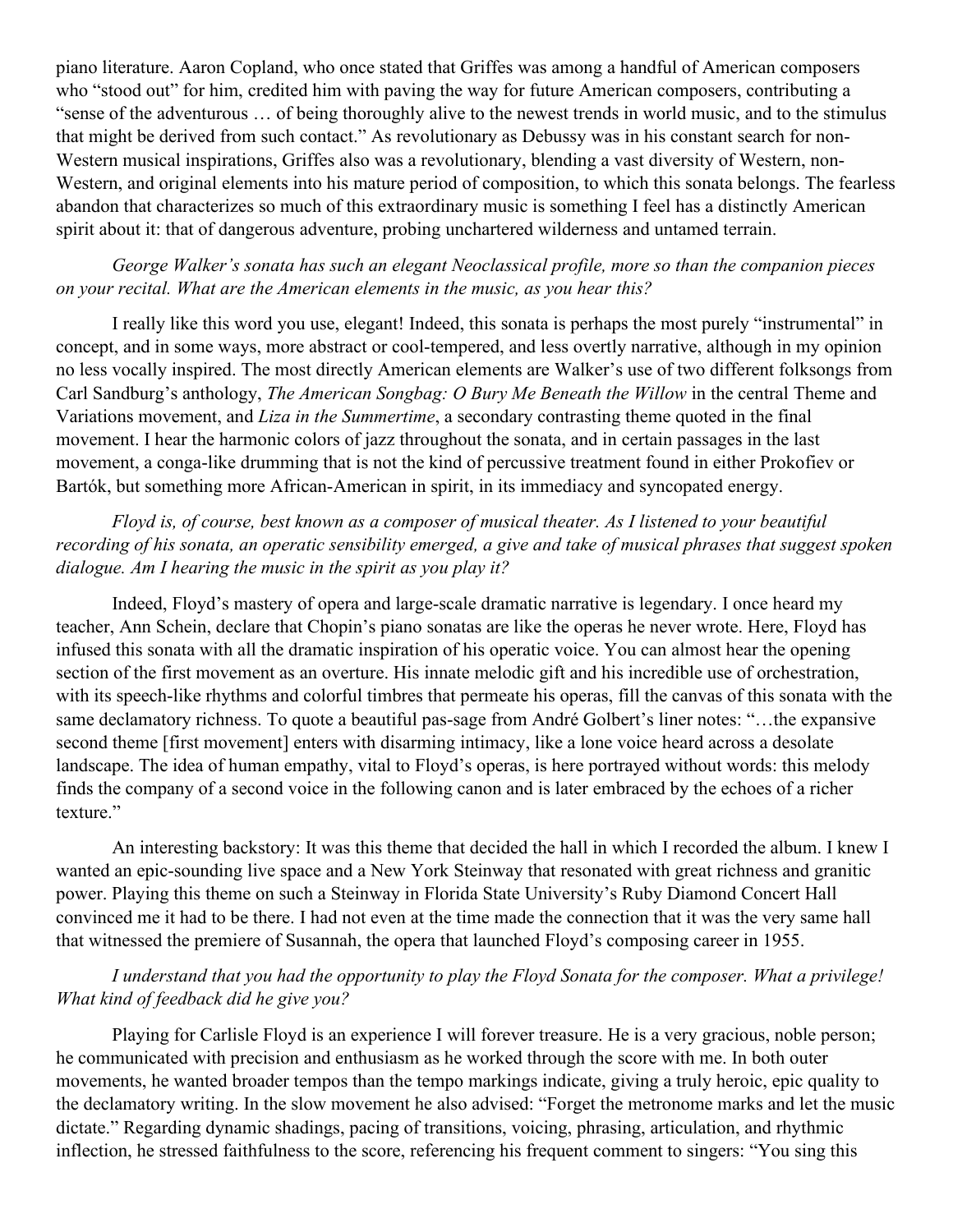beautifully, but I like it better the way I wrote it." He admitted that this sonata is extremely difficult, one reason it is not more frequently played. He urged me to always keep going to hold the vast proportions of the structure together, yet to never become so fast that I lose the melodic intensity and intervallic clarity. The fugato section in the first movement he described as "bristling with tension." In the spacious second theme areas and the transitions surrounding them, he wanted layering of sonorities in an "impressionistic murmurando"; and where themes were especially lyrical, he coached me much like he might coach a singer, having me deliver whole phrases by moving into the middles of each one.

I asked him what his imaginative vision was for the dark, scary central section of the second movement, to which he responded with a grin, "This is like … a murder mystery." The final chord of the slow movement he called "other-worldly" and insisted that the dissonance within it must cut like a knife. He said that dotted rhythms (which occur like a fingerprint in each of the three movements) must always be as taut as possible reminding me of the opening of Beethoven's Piano Sonata, op. 111—to give maximum rhythmic tension. In the final movement, he encouraged direct-ness of expression and a continually linear approach, despite the frequent non-legato articulation of the main thematic material. Of the mysterious middle section of this movement, a surreal mirroring of the opening Deciso, Floyd likened it to the "veils of Mata Hari." He recounted how his teacher, Firkušný, gave the premiere performance of this sonata at Carnegie Hall. I asked (begged, rather!) if he had a recording of this performance, but he said he does not. How I would love to have heard Firkušný play the piece! Floyd unabashedly says that Firkušný was the inspiration behind it, much like Horowitz was to Barber's Piano Sonata, op. 26.

### *What a terrific story! Impressionistic murmurando indeed! Speaking of the Barber Sonata, it is certainly the best-known music on this collection, and the most frequently recorded. Are you influenced by other recordings of the music, in particular, the famous Horowitz rendition?*

Absolutely, there are glorious recordings of the Barber Sonata, and I've studied both the Horowitz and all of [John] Browning's recordings of Barber's music, since I feel it is so important to learn from the artists who worked so closely with him. The historical accounts of their collaborations are truly fascinating. Detailed in Barbara Heyman's wonderful book on Barber, Horowitz declared, "Barber is one of the few American composers who knows how to write for the piano.… I like pianistic music.…" Of Horowitz, Barber recounted: "… he had a great influence on me for writing for piano…. He used to play Scriabin for me all night in Mount Kisco…. My piano teacher, Vengerova, was a great teacher, but hearing Horowitz play was for me a great experience. I learned so much."

I do love Horowitz's recording very much indeed—in particular, the strong voicings, the use of the pedals for layering of sounds, the enormous range of color and dynamic, and the sense of sweeping line, which have surely inspired my own performances. At the same time, I have not made it my goal to be an echo of anyone else, but rather, to go to the music itself and to find its voice. I feel that the joining of this sonata with the others on this album documents a certain unity of artistic declamation, and I cannot imagine a more fitting conclusion to the program than this monumental work.

### *Obviously, there are other American piano sonatas that could have been chosen for this collection. I am thinking in particular of the wonderful sonatas of Elliott Carter and Aaron Copland. Is a volume two in the pipeline?*

In fact, I had also prepared Ernest Bloch's 1936 Piano Sonata for this album, but later realized there was too much music (a very nice problem to have)—so, with my producer, we decided on the four works that meshed best as a program and fit onto a single disc. So, Bloch could possibly be a point of departure for the next album! I am quite fascinated with the music of Leo Ornstein these days—there are piano sonatas, and ravishing works for cello and piano—that might pair well with Bloch's music. As for Carter and Copland, these are sonatas I dearly love, both towering works. I believe their aesthetics, though, convey a somewhat different